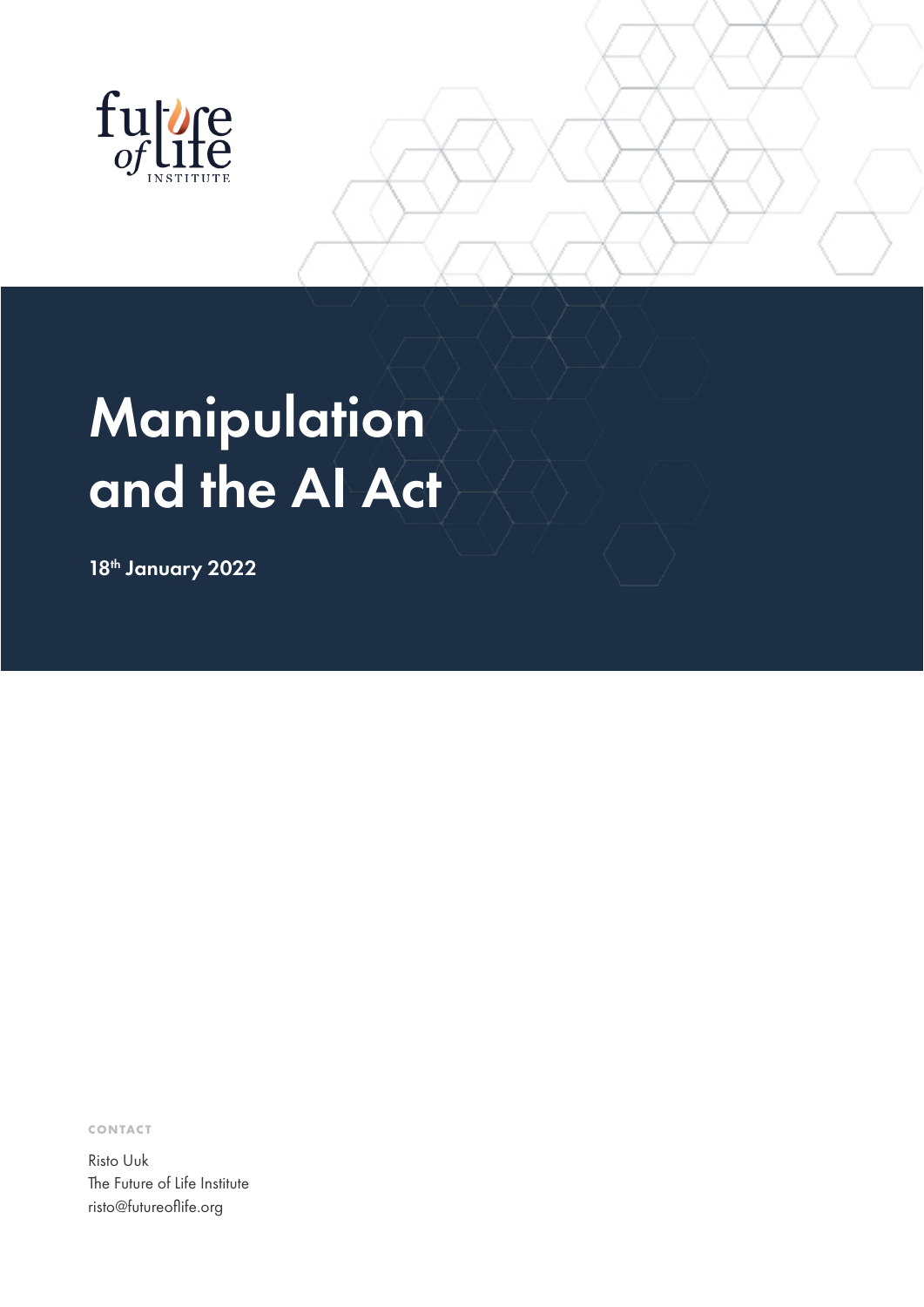

## Manipulation and the AI Act

- • Manipulation through AI poses risks for individuals and communities. From worsening body image issues to influencing election outcomes and targeting consumption choices by exploiting vulnerabilities.
- Manipulation is problematic because it can cause direct harm, violate the target's autonomy and treat persons as things not ends in themselves.
- • We recommend two main changes in Article 5 in the EU AI Act: removing subliminal techniques and adding societal harm to the list of harms of manipulation.

Digital technologies, in general, and artificial intelligence (AI), in particular, can intensify the risks of human manipulation and bring about unique issues. First, there is a significant level of opacity with AI due to the lack of transparency and explainability of the vast majority of algorithms, coupled with consumers lacking technical literacy on AI's shortcomings.<sup>1</sup> Second, AI systems can detect or infer a person's preferences, interests, habits, and many other characteristics to **personalise content** in a precise manner.<sup>2</sup> Furthermore, AI systems can be used to assess people's psychological states such as mood, stress, and emotions.<sup>3</sup> Third, AI enables the ability to weaken the deliberative autonomy of consumers by exploiting their decision-making vulnerabilities. 4

Although 'manipulation' is a difficult concept to define, the literature describes four main characteristics.5 One is that it is a non-rational influence where the manipulator tries to bypass or weaken a person's deliberative decision-making capacities. Another is that manipulation requires the use of trickery and deception, often through hidden means, to get someone to behave in a certain way. The third is that it entails using some degree of pressure to do as the manipulator wants, for example, through emotional blackmailing. Lastly, it is generally not guided by the target's own interests, goals and preferences, but only the manipulator's.

| Characteristic                           | <b>Example</b>                                                                           |
|------------------------------------------|------------------------------------------------------------------------------------------|
| Non-rational influence                   | Platform starts another video automatically                                              |
| Use of trickery and deception            | Website promises that the subscription is free<br>but then automatically renews it       |
| Some degree of pressure                  | Social media site tells users that many of their<br>friends are already liking something |
| Often hidden influence                   | Company collects user data from personality<br>quizzes for political influence           |
| <b>Exploiting vulnerabilities</b>        | Advertiser targets an ad for the moment when<br>the user is sad                          |
| Not guided by the target's own interests | Gig economy drivers are urged to keep work-<br>ing after the end of their shift          |

TABLE: CHARACTERISTICS OF MANIPULATION

<sup>1</sup> Federico Galli, "AI and Consumers Manipulation: What the Role of EU Fair Marketing Law?," Católica Law Review 4, no. 2 (May 1, 2020): 35–64, https://doi.org/10.34632/catolicalawreview.2020.9320.

<sup>2</sup> Daniel Susser, Beate Roessler, and Helen Nissenbaum, "Technology, Autonomy, and Manipulation," Internet Policy Review 8, no. 2 (June 30, 2019), https://policyreview.info/articles/analysis/technology-autonomy-and-manipulation.

<sup>3</sup> Sandra C Matz, Ruth E Appel, and Michal Kosinski, "Privacy in the Age of Psychological Targeting," Current Opinion in Psychology, Privacy and Disclosure, Online and in Social Interactions, 31 (February 1, 2020): 116–21, https://doi.org/10.1016/j.copsyc.2019.08.010.

<sup>4</sup> Galli, "AI and Consumers Manipulation."

<sup>5</sup> Robert Noggle, "The Ethics of Manipulation," in The Stanford Encyclopedia of Philosophy, ed. Edward N. Zalta, Summer 2020 (Metaphysics Research Lab, Stanford University, 2020), https://plato.stanford.edu/archives/sum2020/entries/ethics-manipulation/.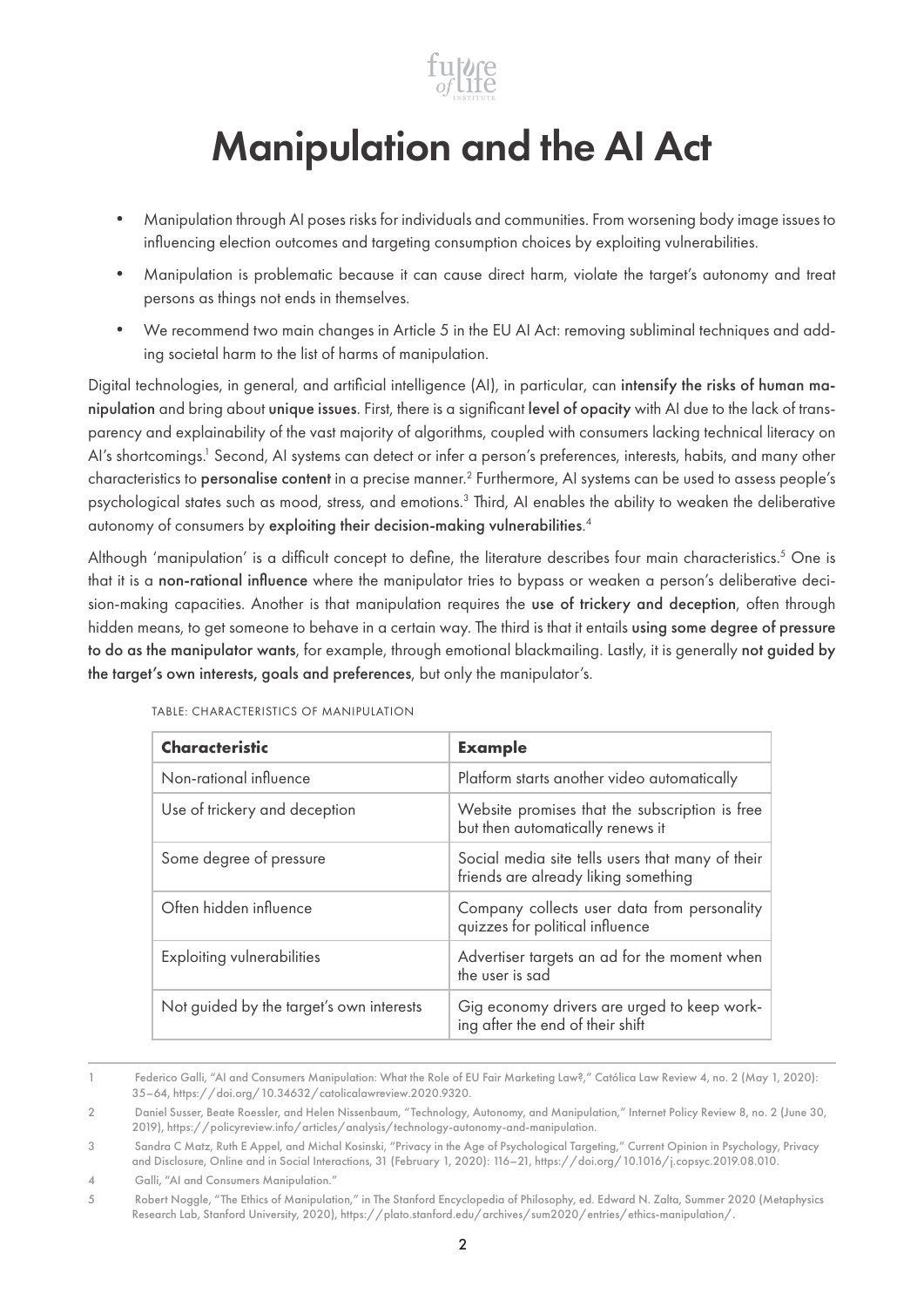

### Risks from AI Manipulation

Risks from AI systems are not hypothetical, they already threaten individuals and communities and can lead to further harms if not adequately prepared for. Recent evidence indicates that Instagram's machine learning algorithm is harmful to a significant proportion of users and especially teenage girls worsening body image issues and increasing anxiety and depression, but the platform does not want to reduce engagement to preserve its profit margins.6 Furthermore, the voter micro-targeting firm Cambridge Analytica has used advanced analytics to target ads at specific voters with data gathered from the social media site Facebook to potentially swing elections around the world. 7 In addition, there have been leaked strategy documents indicating how advertisers plan to target people with their ads in moments of vulnerability.<sup>8</sup> In some instances, AI is already influencing consumer decisions more than standard marketing techniques.<sup>9</sup>

There are several ways manipulation can be unethical. Firstly, manipulators can cause direct harm to the people targeted, as shown above with some of the examples from social media, politics and marketing. Secondly, manipulators can violate the target's personal autonomy as they intend to reduce personal choice and decision-making. Finally, manipulators may treat persons as things to take advantage of rather than to discuss and reason with. The examples of manipulatory risks mentioned above are obviously unethical to most people, but manipulation can take a more subtle role in the case of nudging.

Nudges are behavioral practices that are developed with insights from behavioral experiments. Some nudges are clearly not manipulative because they are not hidden or implemented to exploit someone. For example, informational nudges like nutrition labels showing calories and ingredients are not manipulative. On the other hand, many nudges used online like autoplay on YouTube are more controversial as they take advantage of user vulnerabilities to fall into the trap of mindless engagement and overuse of the platform.

#### The EU AI Act on Manipulation

The EU AI Act directs its attention to manipulation in two main ways:

- 1) Identifying the practice, target population and harms: "covers practices that have a significant potential to manipulate persons through subliminal techniques beyond their consciousness or exploit vulnerabilities of specific vulnerable groups such as children or persons with disabilities in order to materially distort their behaviour in a manner that is likely to cause them or another person psychological or physical harm."<sup>10</sup>
- 2) Acknowledging that other regulation might cover manipulation: "Other manipulative or exploitative practices affecting adults that might be facilitated by AI systems could be covered by the existing data protection, consumer protection and digital service legislation that guarantee that natural persons are properly informed and have free choice not to be subject to profiling or other practices that might affect their behaviour."<sup>11</sup>

<sup>6</sup> Georgia Wells Seetharaman Jeff Horwitz and Deepa, "Facebook Knows Instagram Is Toxic for Teen Girls, Company Documents Show," Wall Street Journal, September 14, 2021, sec. Tech, https://www.wsj.com/articles/facebook-knows-instagram-is-toxic-for-teen-girls-companydocuments-show-11631620739.

<sup>7</sup> Marcello Ienca and Effy Vayena, "Cambridge Analytica and Online Manipulation," Scientific American, March 30, 2018, https://blogs. scientificamerican.com/observations/cambridge-analytica-and-online-manipulation/.

<sup>8</sup> Nitasha Tiku, "Welcome to the Next Phase of the Facebook Backlash," Wired, May 21, 2017, https://www.wired.com/2017/05/welcomenext-phase-facebook-backlash/.

<sup>9</sup> Jane Wakefield, "How Artificial Intelligence May Be Making You Buy Things," BBC News, November 9, 2020, https://www.bbc.com/news/ technology-54522442.

<sup>10-11</sup> European Commission, "Proposal for a Regulation of the European Parliament and of the Council Laying Down Harmonised Rules on Artificial Intelligence (Artificial Intelligence Act) and Amending Certain Union Legislative Acts (COM(2021) 206 final), pg. 12-13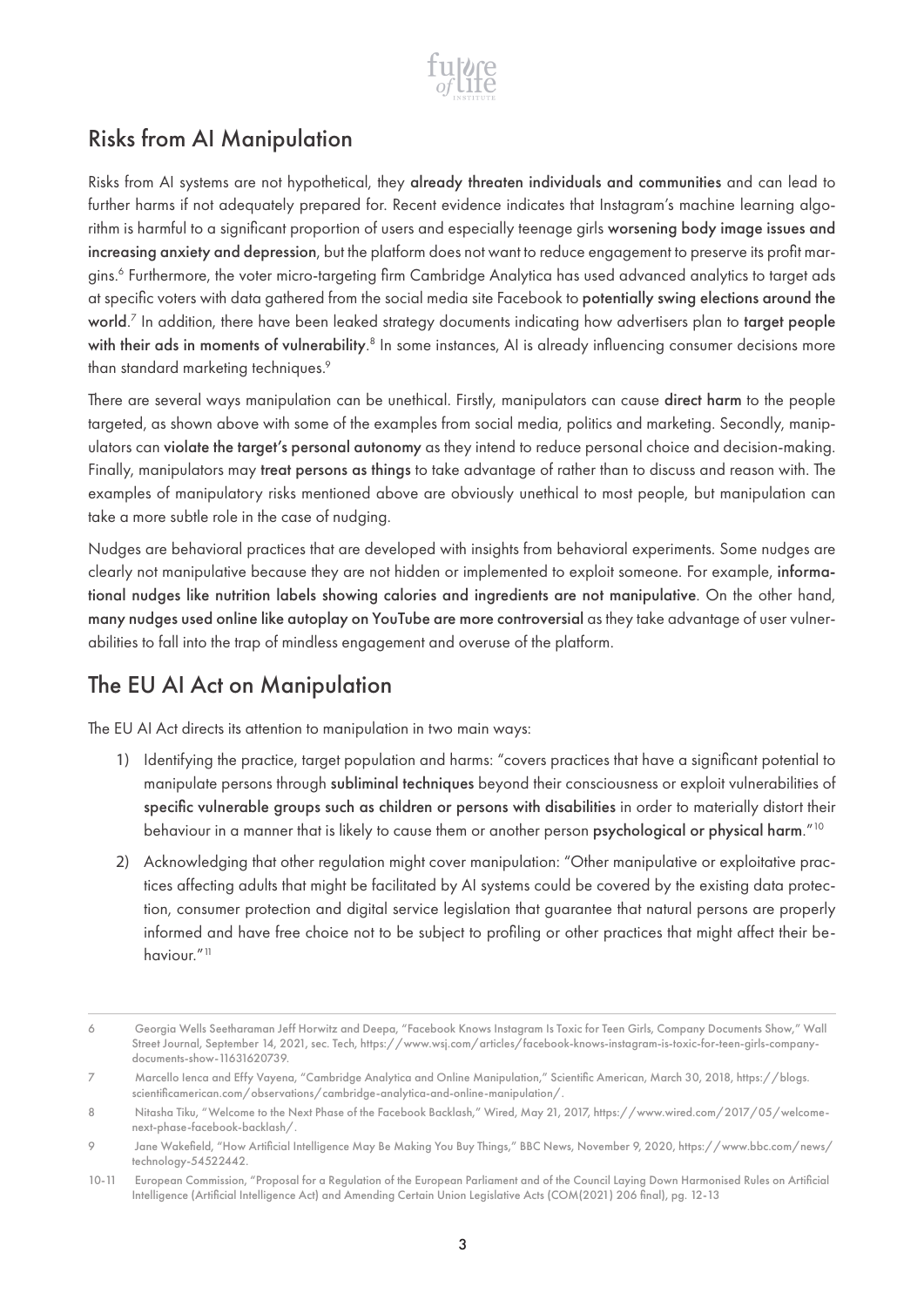

We focus on paragraphs (1) and (2) of Article 5 in the AI Act because these paragraphs provide the most general principles for prohibiting AI manipulation. The rest of Article 5 focuses on specific applications such as social scoring and biometrics. A lot has already been written about these elsewhere.<sup>12</sup>

Many members of the civil society have expressed their thoughts on how the AI Act protects against manipulatory risks. The European Consumer Organisation (BEUC) states that AI that manipulates humans in a way that causes economic or societal harm is not covered by the proposal, only AI that causes physical or psychological harm through manipulation is.<sup>13</sup> This is also emphasised by European Digital Rights (EDRi) who state that many uses of AI will not target individuals, but rather groups.<sup>14</sup> Other types of harms such as cultural and harms to democracy have been mentioned by other civil society organisations. EDRi and Amnesty International also add that the specific vulnerabilities listed is very limited – only age and physical or mental disability are covered – whereas there are many other protected characteristics in the EU law.<sup>15</sup> In addition, the Electronic Privacy Information Center and many others say that the requirement of using 'subliminal techniques' for manipulation to be prohibited is vague and should be removed to instead include any technique used for manipulation.16 Finally, BEUC advocates for the removal of the wording "in order to" because it requires proving intent, whereas AI could cause manipulatory harm without intention.

#### Policy Recommendations

1. We suggest removing "subliminal techniques" from the proposal so that the article applies to any type of manipulation technique.

Many global industry leaders such as Facebook and Google have brought attention to the problem of lack of clarity in the AI Act regarding what counts as a 'subliminal technique'.<sup>17</sup> There is a broad consensus that this is a problematic aspect of Article 5 even though specific solutions may vary. We, as a member of civil society, suggest removing the requirement for subliminal techniques and apply the article to any manipulative technique.

The term 'subliminal' is not explicitly defined in the AI Act proposal. It usually refers to sensory stimuli that consumers cannot consciously perceive.<sup>18</sup> A stimuli would only be considered subliminal if it was presented for less than 50 milliseconds.<sup>19</sup> Most uses of AI will not be subliminal since they will be consciously perceived by users.<sup>20</sup> Therefore, this article will still allow many forms of manipulation.

For example, suppose that an AI system concludes that an individual is thirsty due to sensors that can identify the last

<sup>12</sup> Please find some examples here:

<sup>•</sup> https://www.europarl.europa.eu/RegData/etudes/STUD/2021/696968/IPOL\_STU(2021)696968\_EN.pdf

<sup>•</sup> https://www.accessnow.org/cms/assets/uploads/2021/06/BanBS-Statement-English.pdf

<sup>•</sup> https://www.hrw.org/news/2021/11/10/how-eus-flawed-artificial-intelligence-regulation-endangers-social-safety-net.

<sup>13 &</sup>quot;Feedback from: BEUC - The European Consumer Organisation," European Commission Public Consultation, August 5, 2021, https://ec.europa.eu/info/law/better-regulation/have-your-say/initiatives/12527-Artificial-intelligence-ethical-and-legal-requirements/F2665432\_en.

<sup>14 &</sup>quot;Feedback from: European Digital Rights (EDRi)," European Commission Public Consultation, August 3, 2021, https://ec.europa.eu/info/ law/better-regulation/have-your-say/initiatives/12527-Artificial-intelligence-ethical-and-legal-requirements/F2665234\_en.

<sup>15 &</sup>quot;Feedback from: Amnesty International," European Commission Public Consultation, August 6, 2021, https://ec.europa.eu/info/law/better-regulation/have-your-say/initiatives/12527-Artificial-intelligence-ethical-and-legal-requirements/F2665634\_en.

<sup>16 &</sup>quot;Feedback from: The Electronic Privacy Information Center (EPIC)," European Commission Public Consultation, August 6, 2021, https://ec.europa.eu/info/law/better-regulation/have-your-say/initiatives/12527-Artificial-intelligence-ethical-and-legal-requirements/F2665484\_ en.

<sup>17 &</sup>quot;Feedback from: Google," European Commission Public Consultation, July 15, 2021, https://ec.europa.eu/info/law/better-regulation/ have-your-say/initiatives/12527-Artificial-intelligence-ethical-and-legal-requirements/F2662492\_en; "Feedback from: Facebook Ireland Limited," European Commission Public Consultation, August 6, 2021, https://ec.europa.eu/info/law/better-regulation/have-your-say/ initiatives/12527-Artificial-intelligence-ethical-and-legal-requirements/F2665607\_en.

<sup>18</sup> Nathalie A. Smuha et al., "How the EU Can Achieve Legally Trustworthy AI: A Response to the European Commission's Proposal for an Artificial Intelligence Act," SSRN Scholarly Paper (Rochester, NY: Social Science Research Network, August 5, 2021), https://doi.org/10.2139/ ssrn.3899991.

<sup>19</sup> Mihai Radu Ionescu, "Subliminal Perception of Complex Visual Stimuli," Romanian Journal of Ophthalmology 60, no. 4 (2016): 226–30.

<sup>20</sup> Smuha et al., "How the EU Can Achieve Legally Trustworthy AI."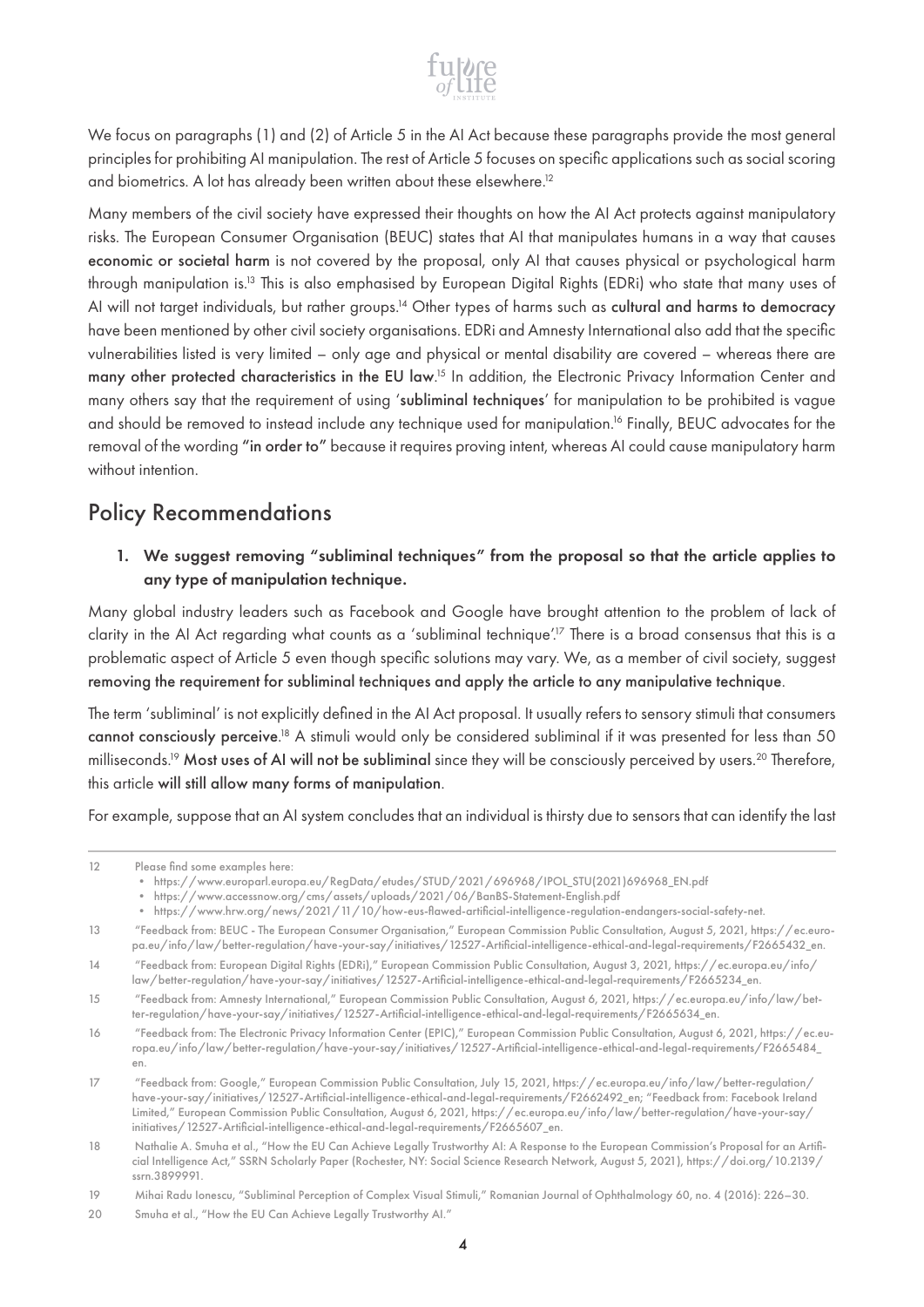

time they filled their water bottle. If this system shows this person a commercial for Coca-Cola when they become thirsty, this would not be subliminal as long as they can consciously perceive the commercial. Even if they are not aware that they are being influenced to buy the drink because of the algorithm, or that the algorithm targeted them in a state of vulnerability, the manipulation is not subliminal because the stimulus was not below the threshold of detection.

#### 2. We recommend adding societal harm to the list of harms currently included in Article 5.

We recommend adding societal harm to the list of harms of manipulation currently included in Article 5. Many civil society organisations, academics, and European expert groups like the AI High-Level Expert Group have discussed the importance of increasing societal wellbeing or reducing societal harm to ensure that European citizens can trust AI systems.<sup>21</sup> Some negative consequences of implementing certain AI systems, such as harming the democratic process, eroding the rule of law, or exacerbating inequality, can cause only modest harms to individuals but hurt societies at large.<sup>22</sup> AI systems have already been used to manipulate individuals to influence political opinions as is well-known due to the Cambridge Analytica scandal. This will only intensify in the future unless dealt with now.

We acknowledge the importance of considering the costs of additional regulations to European businesses. Regardless of this burden, many companies agree with the European Union's approach to ensure citizen trust. Healthcare company Healx, for example, has mentioned that if AI is not properly regulated, it can perpetuate structural racism, may not accurately represent women and minorities, and damage trust.<sup>23</sup> Furthermore, the European Commission has taken steps to reduce burdens by choosing a risk-based approach to regulating AI, which means that a small proportion of AI systems will be considered prohibited or high risk and require extra scrutiny. In an analysis of the cost of the AI Act, it was claimed that the European Commission expects the proportion of high-risk AI systems to be between 5%-15% of all AI systems.<sup>24</sup> For most other AI systems, there will only be transparency obligations or possible voluntary codes of conduct.

The societal harm consideration in the context of manipulation will be applicable to an even smaller proportion of AI systems and hence, will not lead to overly costly regulation. However, those limited number of systems could still do a lot of damage if not properly assessed. It is crucial to do so because as of now, existing regulations limit themselves to preventing individual harm.25 Two ways to make the enforcement of the societal harm requirement more feasible and proportionate are to focus on (1) protecting democracy, rule of law and equality as the values of Article 2 in the Treaty of the European Union or (2) using the definition of a systemic risk as it is done in the Digital Services Act narrowly in the context of very large online platforms. These approaches are more feasible and proportionate because they address risks the EU has already experienced (e.g. political manipulation) and they are smaller and clearer categories of societal harm (e.g. protecting democracy).

<sup>21</sup> Some supporters can be found here:

<sup>•</sup> "Feedback from: BEUC - The European Consumer Organisation";

<sup>•</sup> Nathalie A. Smuha, "Beyond the Individual: Governing AI's Societal Harm," Internet Policy Review 10, no. 3 (September 30, 2021), https://policyreview.info/articles/analysis/beyond-individual-governing-ais-societal-harm;

<sup>•</sup> "Ethics Guidelines for Trustworthy AI," High-Level Expert Group on Artificial Intelligence (European Commission, April 8, 2019), https:// www.europarl.europa.eu/cmsdata/196377/AI%20HLEG\_Ethics%20Guidelines%20for%20Trustworthy%20AI.pdf.

<sup>22</sup> Smuha, "Beyond the Individual."

<sup>23</sup> Tim Guilliams, "Europe's AI Laws Will Cost Companies a Small Fortune – but the Payoff Is Trust," VentureBeat (blog), November 21, 2021, https://venturebeat.com/2021/11/21/europes-ai-laws-will-cost-companies-a-small-fortune-but-the-payoff-is-trust/.

<sup>24</sup> Moritz Laurer, Andrea Renda, and Timothy Yeung, "Clarifying the Costs for the EU's AI Act," CEPS (blog), September 24, 2021, https://www. ceps.eu/clarifying-the-costs-for-the-eus-ai-act/.

<sup>25</sup> Smuha, "Beyond the Individual."